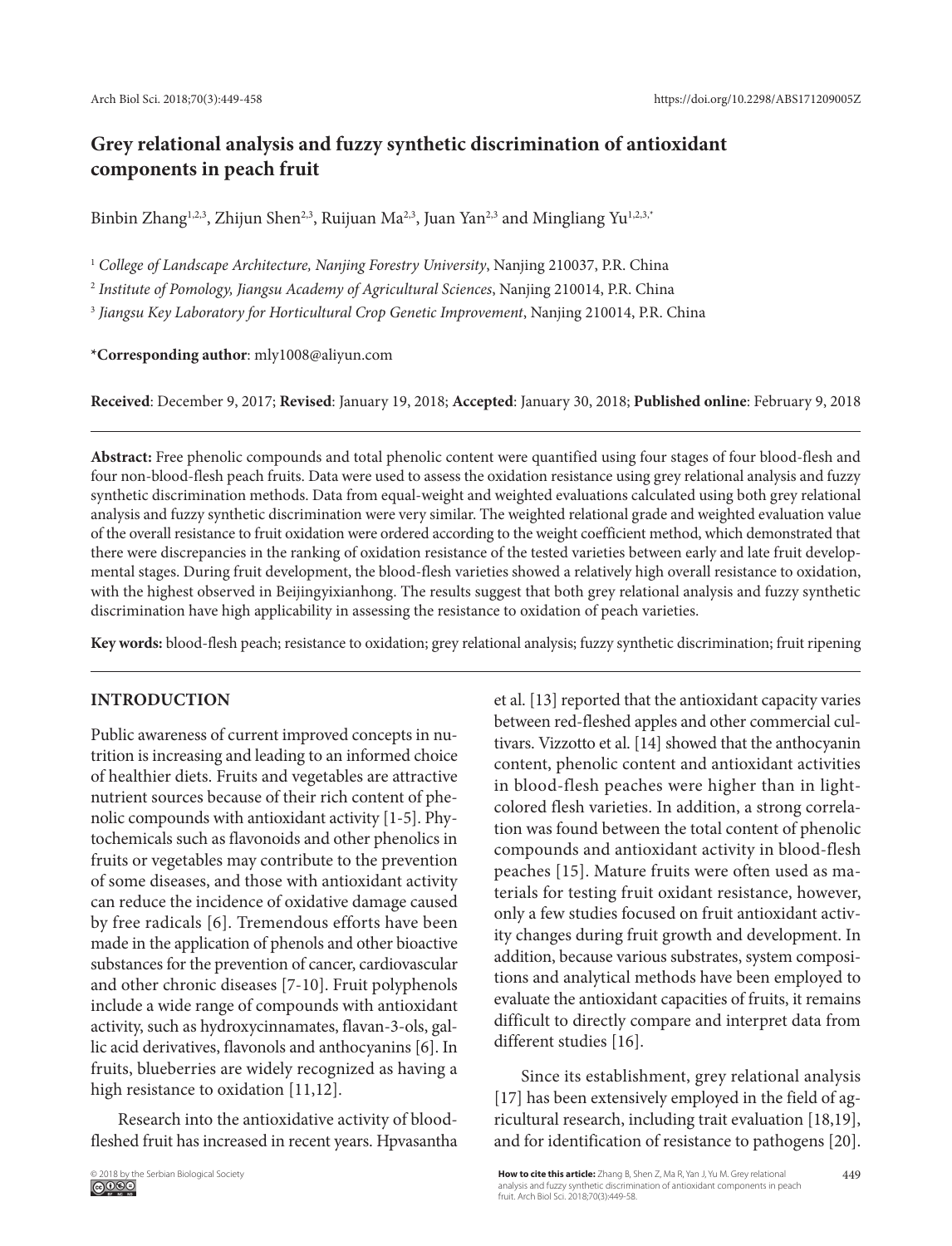It is closer to a scientific method to synthetically evaluate fruit characteristics using multiple quality indices of different varieties based on mathematical methods than to evaluate a single index. However, grey relational analysis has seldom been used to evaluate the overall oxidation resistance in fruits. In the present study, grey relational analysis and fuzzy synthetic discrimination were used to select peach varieties with high oxidation resistance by combining the indicators of individual phenolic content and the total content of phenols during fruit development in three types of peach with different flesh color. This approach provided a new avenue for the study of overall resistance of fruits to oxidation.

## **MATERIALS AND METHODS**

## **Plant material**

Experiments were performed at the National Fruit Germplasm Repository of Nanjing (32°2' N, 118°52' E, altitude 11 m) in 2016. The region has a subtropical monsoon climate characterized by an annual average temperature of 15.7°C (and an annual accumulated temperature around 4800°C), an annual precipitation of 1000-1100 mm, an average of 1900 h of sunlight per year, and an annual frost-free period of 220-240 days. Adult trees of four blood-flesh peach varieties (Heiyoutao, Tianjinshuimi, Yejihong and Beijingyixianhong) and four non-blood-flesh varieties (Baihuashuimi, Xiacui, Galaxy and Ruiguang 18), the rootstock of which were all wild peach, were used for the plant materials. The trees were in an open center with a 3.5 m×5 m planting space and were managed according to normal cultivation practices. The fruits were collected from each variety at four stages of development, designated as S1-S4, and the flesh types and sampling dates are shown in Supplementary Table S1. Ten fruits of each variety of comparable size, ripeness and no sign of insect or pathogen infection were randomly collected from the orchard between 7:00 and 8:00 am to maintain a lower respiratory intensity, and were cooled to 4°C in an ice box. For each developmental stage of each peach variety, 30 fruits were collected and used for all analyses with three replicates. From each peeled fruit, adaxial flesh on both sides of the suture was collected, minced, homogenized, frozen in liquid nitrogen and stored at -80°C until analysis.

#### **Determination of the free phenol content**

Extraction buffer (5 mL) containing  $0.1\%$  (v/v)  $\mathrm{H_{3}PO_{4}}$ (Sigma-Aldrich, St. Louis, USA) in methanol (Sigma-Aldrich, St. Louis, USA) (both chromatographic grade) was added to the ground pulp sample of 1.0 g. Samples were then subject to ultrasonic treatment (XO-5200DT, Atpio corporation, Nanjing, China) in the dark for 10 min before centrifugation at 13000x*g* for 5 min at 4°C (Centrifuge 5810 R, Eppendorf AG, Hamburg, Germany) and filtration of the supernatant. The content of individual phenolics (chlorogenic acid, neochlorogenic acid, catechin, epicatechin, ferulic acid, rutin, quercetin) in peach-flesh extracts was determined by chromatography using an Agilent 1100 HPLC system (Agilent Technology, USA) equipped with a VWD UV detector and an Agilent ZORBAX SB-C<sub>18</sub> column (4.6 mm×250 mm, 5 µm) (Agilent Technology, USA). The detection wavelength was 280 nm and the injection volume was 5 μL. The sample contents of individual phenolic compounds were determined from the standard curves of each, and the total phenolic content was calculated as the sum of the individual phenols. The standard curves were all created from chromatographically pure chemicals purchased from Sigma-Aldrich Corporation (St. Louis, USA), which were dissolved in extraction buffer to concentrations of 1000, 500, 100, 50, 10, 5, 1, 0.5, 0.1, 0.05 and 0.01 mg/L and subjected to chromatography. Linear regression was carried out between the peak areas and the amount of each standard chemical to create the standard curves [21].

### **Data processing and analysis**

## **Correlation analysis and determination of the weight coefficient**

The correlation of eight individual indicators in all tested peach varieties was calculated using SPSS (version 20.0, Chicago, USA). The coefficient of variation (*CV*) for each indicator was determined.  $CV = s / \bar{x}$ , where *s* indicates the standard deviation and  $\bar{x}$  the average. *CV* served as the weightings to obtain the weight coefficient  $w_j$  of each indicator, *j*, after normalization.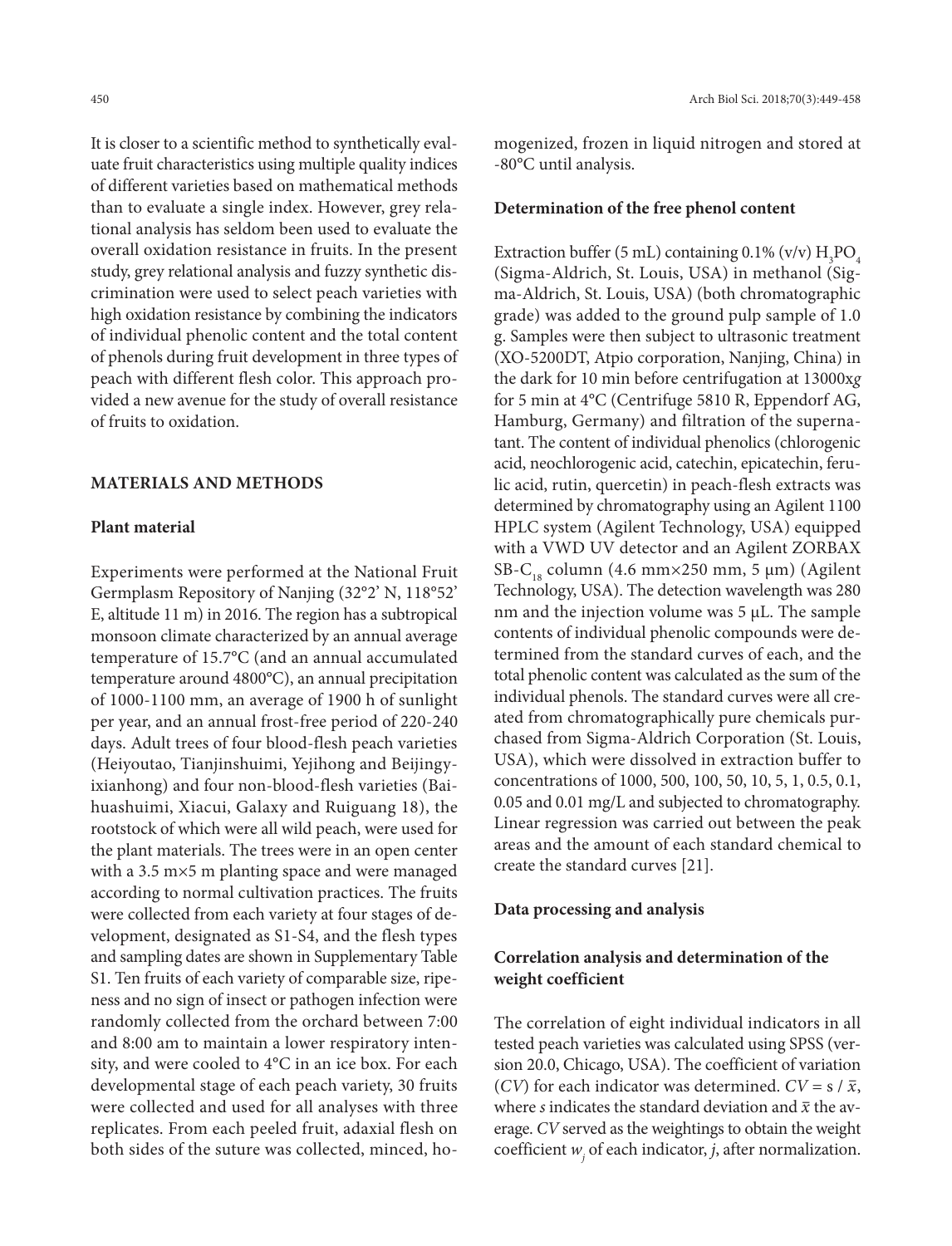## **Grey relational analysis**

The eight tested peach varieties were considered as one grey system and each variety as one factor in the system. To comparatively evaluate the antioxidant capacities of the peach varieties, the best values of individual indicators in S1 and S4 stages were combined to create an ideal, virtual variety [17], which was designated as  $X_{0}$ , and the individual indicators in the eight varieties constituted the comparison sequence *X*<sup>i</sup>  $(i = 1, 2, \ldots n$ , where *n* is the number of tested varieties). After the initialization of all the data, the correlation coefficient between the comparison sequence and reference sequence was obtained using equation (1) [17] and the equal-weight relational grade and weighted evaluation value were then calculated using equations (2) and (3), respectively.

$$
\varepsilon_{i}(k) = \frac{\min_{i} \min_{k} |x_{0}(k) - x_{i}(k)| + \rho \max_{i} \max_{k} |x_{0}(k) - x_{i}(k)|}{|x_{0}(k) - x_{i}(k)| + \rho \max_{i} \max_{k} |x_{0}(k) - x_{i}(k)|} (1)
$$

$$
r_{i} = \frac{1}{n} \sum_{k=1}^{n} \varepsilon_{i}(k) \quad (2)
$$

$$
r_{i} = \sum_{k=i}^{n} w_{j} \varepsilon_{i}(k) \quad (3)
$$

where *n* is the number of indicators,  $\varepsilon$ <sub>i</sub>(*k*) represents the correlation coefficient of  $X_i$  to  $X_0$ , and  $\rho$  is the resolution coefficient, generally between 0 and 1, but as is usual in analyses of agricultural systems [22], this was set to 0.5;  $x_i(k)$  indicates the value of k indicators of the *i*th variety after data initialization, and  $|x_0(k)$ *xi* (*k*)| represents the absolute difference between the *k* indicator of the *i*th variety and the reference indicator;  $r_i$  is the equal-weight relational grade,  $r_i'$  indicates the weighted relational grade and  $w_j$  represents the weight coefficients for each indicator.

### **Fuzzy synthetic discrimination**

The membership grade of each indicator of the tested varieties was determined using equation (4) to obtain the fuzzy transition matrix [23]. In addition, the equal-weight comprehensive evaluation set (*B*) and

the weighted comprehensive evaluation set (*B*ʹ) were calculated using equations (5) and (6), respectively,

$$
r_{ij} = \frac{X_{ij} - \min(X_{ij})}{\max(X_{ij}) - \min(X_{ij})} (i=1,2,...m; j=1,2,...n)
$$
 (4)  

$$
B = \frac{1}{n} \sum_{i=1}^{n} R \quad R = (r_{ij})
$$
 (5)  

$$
B' = \sum_{i=1}^{n} w_{ij} R \quad R = (r_{ij})
$$
 (6)

where *n* is the number of indicators, *m* indicates the number of tested varieties,  $X_{ij}$  represents the value of the *j*th indicator of the *i*th variety, and max  $(X_{ij})$  and min  $(X_{ii})$  are the maximal and minimal value of the *j*th indicator of the *m*th variety, respectively.

## **Spearman's rank correlation analysis**

Spearman's rank correlation analysis was carried out between the equal-weight relational grade and weighted relational grade, and equal-weight comprehensive evaluation set (*B*) and the weighted comprehensive evaluation set  $(B')$  [24,25] using equation  $(7)$ ,

$$
r_s = 1 - \frac{6\sum_{i=1}^{m} d_i^2}{m^3 - m}
$$
 (7)

where  $d_i$  represents the ranking difference between the equal-weight relational grade and weighted relational grade, or between the equal-weight and weighted evaluation values,  $r_s$  indicates the spearman rank correlation coefficient and *m* is the number of tested varieties.

#### **RESULTS**

## **Changes in the content of phenolic compounds during fruit development in different peach varieties**

Alterations in the content of individual phenols and total phenol during fruit development in the various peach varieties are shown in Fig. 1. In Heiyoutao, the content of chlorogenic acid, epicatechin, ferulic acid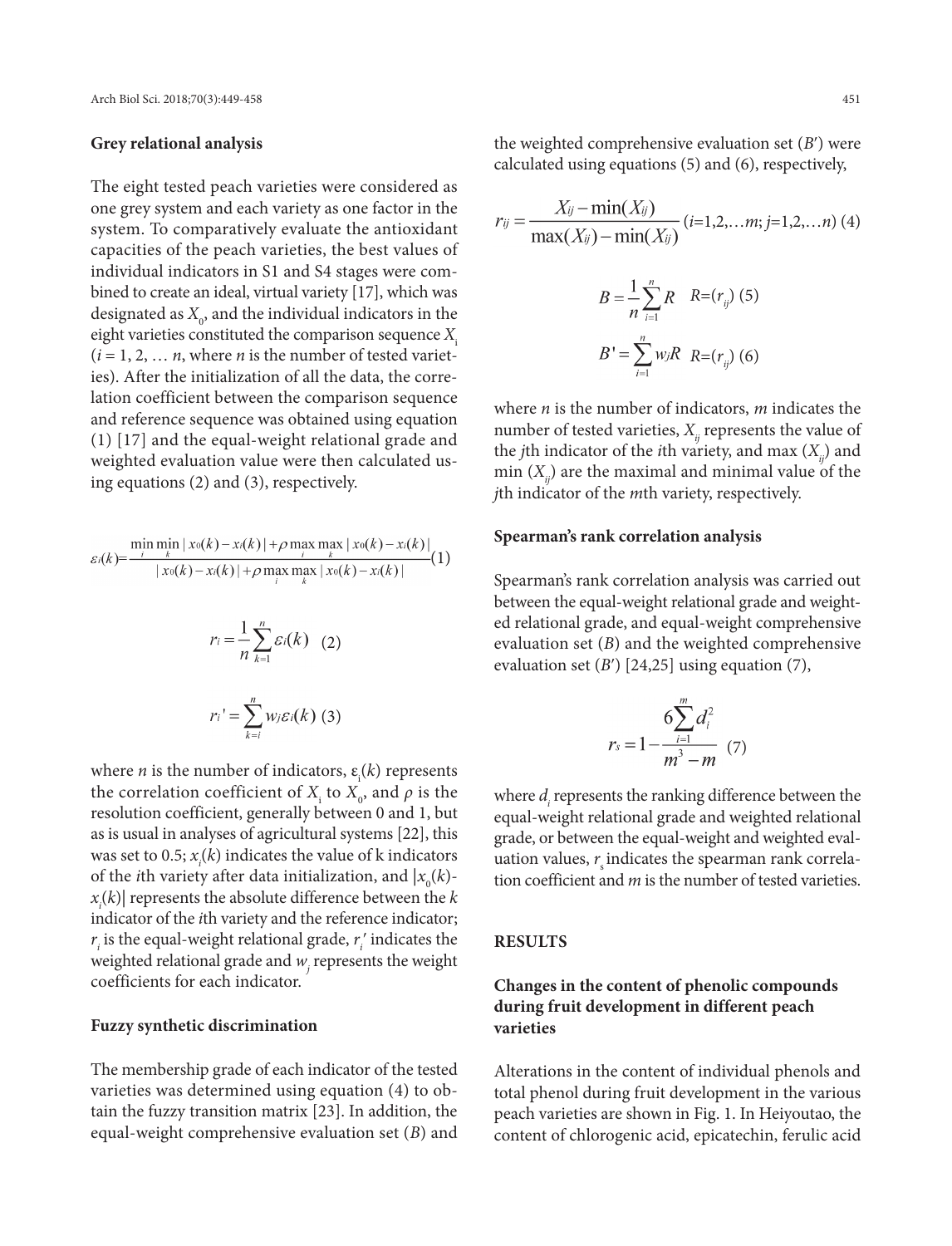

**Fig. 1.** Alterations in the content of individual and total phenolics during fruit development in different peach varieties.

and rutin was relatively low in S1 but increased in S2 and decreased in the later stages. Neochlorogenic acid, catechin, quercetin and total phenol showed different patterns, with the highest content in S1 and with the exception of quercetin, which decreased to the lowest values in S4.

In Tianjinshuimi, Yejihong and Beijingyixianhong, the chlorogenic acid content was relatively high in the later stage, and the highest content of epicatechin, ferulic acid, rutin and total phenols was observed in S4. The catechin content in S1 was

higher than that in S4 in three varieties. The content of quercetin in Tianjinshuimi and Beijingyixianhong decreased and was followed by an increase to the highest level in S4, while in Yejihong, quercetin was high in S1 and lowest in S4. This indicated that there were capacity differences in the accumulating phenolics of blood-flesh peach varieties.

Neochlorogenic acid, chlorogenic acid, catechin, epicatechin, ferulic acid and the total phenolic content in non-blood-flesh peach varieties exhibited a general trend of reduction during fruit development.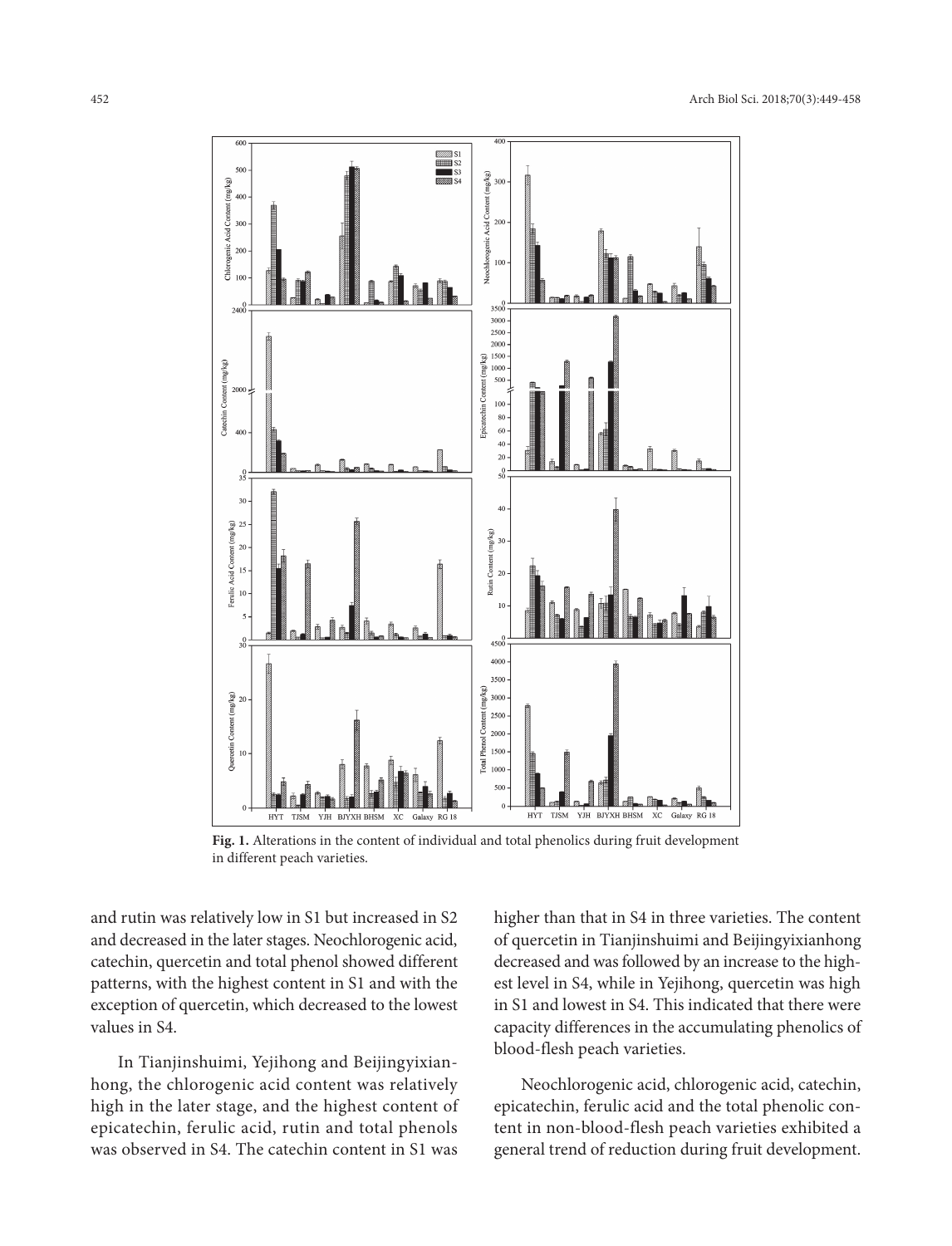The highest quercetin levels were found in S1 in all four varieties, followed by a significant reduction in S2. Differences among these four varieties, however, were observed during the mid-late stages, where Baihuashuimi quercetin levels were highest in S4, while the other three varieties demonstrated higher levels in S3. This indicated that most phenolics of non-bloodflesh peach varieties had the same tendency during the process of fruit development.

When comparing the eight different varieties, the phenolic indicators of Beijingyixianhong were all significantly higher than those of the other varieties, except for catechin at fruit maturity (S4), indicating its high resistance to oxidation. In addition, the catechin content in Heiyoutao was higher than in the other varieties. It can be judged that flesh color differences of the various peach varieties might be the main reason for the different contents of phenolic compounds (Fig. 2).

## **Correlation analysis of the contents of individual phenolic compounds with total phenols**

Correlation analysis was performed based on the eight indicators in eight varieties (Table 1). The content of the seven individual indicators all showed a significantly positive correlation with the total phenol content, suggesting that the variation in total phenolic content in peach fruit is closely related to the accumulation of individual phenols.

## **Grey relational analysis**

To evaluate the different peach varieties for phenolic content and potential resistance to oxidation, the best values of the individual indicators at S1 and S4 stages were determined and used as the reference variety,  $X^{\,}_{o}$ , and a grey relational analysis to  $X^{\,}_{o}$  was performed for the eight tested varieties. The order of the resulting correlativity for each indicator and overall oxida-



Fig. 2. Flesh appearance of different peach varieties during fruit development stages. varieties were Beijingyixianhong,

tion resistance in peach varieties (Tables 2 and 3) indicates that the relational grade of the 8 varieties to the reference variety varied. Similar differences in the oxidation resistance of peach varieties at S1 and S4 were observed regardless of whether equal-weight or weighted relational grades were applied. In S1, the top three varieties were Heiyoutao, Beijingyixianhong and Ruiguang 18, whereas Galaxy, Tianjinshuimi and Yejihong ranked bottom. In S4, the top four

| <b>Table 1.</b> Correlation coefficients of individual phenolic compounds with total phenols in the tested varieties. |  |
|-----------------------------------------------------------------------------------------------------------------------|--|
|-----------------------------------------------------------------------------------------------------------------------|--|

|                     | Chlorogenic<br>acid | Neochlorogenic<br>acid | Catechin              | Epicatechin | Ferulic<br>acid | Rutin      | Quercetin | <b>Total</b><br>phenol |
|---------------------|---------------------|------------------------|-----------------------|-------------|-----------------|------------|-----------|------------------------|
| Chlorogenic acid    |                     |                        |                       |             |                 |            |           |                        |
| Neochlorogenic acid | $0.532**$           |                        |                       |             |                 |            |           |                        |
| Catechin            | 0.079               | $0.759**$              |                       |             |                 |            |           |                        |
| Epicatechin         | $0.631**$           | 0.139                  | $-0.060$              |             |                 |            |           |                        |
| Ferulic acid        | $0.532$ **          | $0.376*$               | 0.097                 | $0.592**$   |                 |            |           |                        |
| Rutin               | $0.604**$           | 0.270                  | 0.040                 | $0.804**$   | $0.747**$       |            |           |                        |
| Quercetin           | 0.159               | $0.617**$              | $0.761$ <sup>**</sup> | 0.270       | 0.198           | 0.230      |           |                        |
| Total phenol        | $0.709**$           | $0.625$ **             | $0.495$ **            | $0.821$ **  | $0.605$ **      | $0.735$ ** | $0.628**$ |                        |

\*\*Significant at the P≤0.01 level. \*Significant at the P≤0.05 level.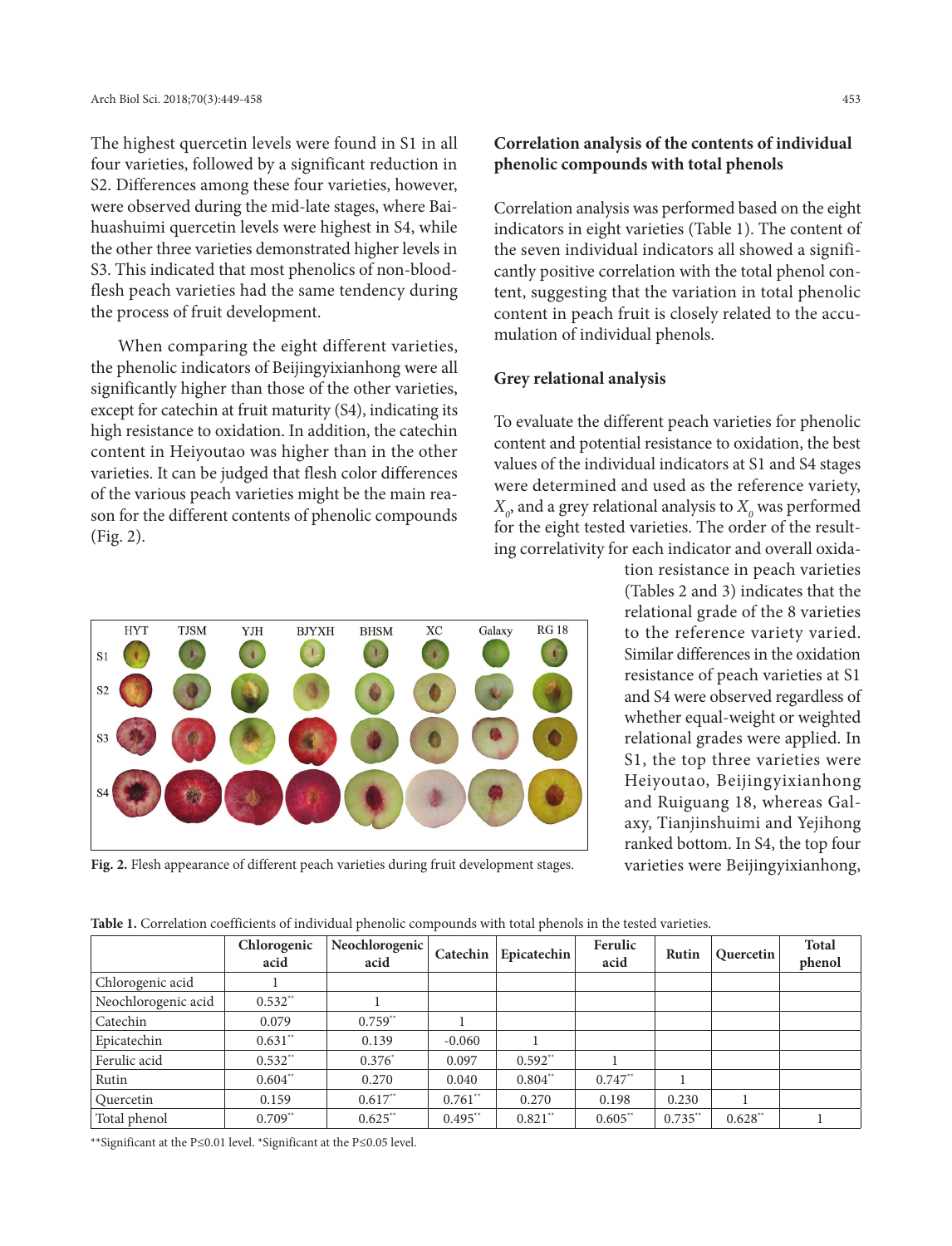| <b>Indices</b>                | $X_{\cdot}$ | $X_{\gamma}$ | $X_{3}$ | $X_{\rm A}$  | $X_{\mathbf{z}}$ | $X_{6}$   | $X_{-}$ | $X_{\rm s}$ | Weight |
|-------------------------------|-------------|--------------|---------|--------------|------------------|-----------|---------|-------------|--------|
|                               | <b>HYT</b>  | <b>TJSM</b>  | YJH     | <b>BJYXH</b> | <b>BHSM</b>      | <b>XC</b> | Galaxy  | <b>RG18</b> | value  |
| Chlorogenic acid $(k_1)$      | 0.4943      | 0.3543       | 0.3489  |              | 0.3367           | 0.4273    | 0.4056  | 0.4308      | 0.1078 |
| Neochlorogenic acid $(k_2)$   |             | 0.3400       | 0.3421  | 0.5297       | 0.3384           | 0.3664    | 0.3628  | 0.4678      | 0.1308 |
| Catechin $(k_2)$              | -1          | 0.3333       | 0.3371  | 0.3424       | 0.3379           | 0.3373    | 0.3350  | 0.3530      | 0.2419 |
| Epicatechin $(k_1)$           | 0.5203      | 0.3959       | 0.3699  |              | 0.3629           | 0.5424    | 0.5181  | 0.4002      | 0.0775 |
| Ferulic acid $(k_$ )          | 0.3507      | 0.3578       | 0.3727  | 0.3709       | 0.3962           | 0.3838    | 0.3681  |             | 0.1282 |
| Rutin $(k_1)$                 | 0.5305      | 0.6468       | 0.5421  | 0.6298       |                  | 0.4835    | 0.5011  | 0.3928      | 0.0427 |
| Quercetin $(k_$ )             |             | 0.3492       | 0.3541  | 0.4124       | 0.4089           | 0.4225    | 0.3886  | 0.4786      | 0.0964 |
| Total phenol $(k_0)$          | -1          | 0.3384       | 0.3409  | 0.3896       | 0.3410           | 0.3521    | 0.3477  | 0.3749      | 0.1747 |
| Equal-weight relational grade | 0.7370      | 0.3895       | 0.3760  | 0.5843       | 0.4402           | 0.4144    | 0.4034  | 0.4873      |        |
| No.                           |             | 7            | 8       | 2            | 4                | 5         | 6       | 3           |        |
| Weighted relational grade     | 0.8050      | 0.3603       | 0.3572  | 0.5196       | 0.3829           | 0.3897    | 0.3792  | 0.4806      |        |
| No.                           |             | 7            | 8       | 2            | 5                | 4         | 6       | 3           |        |

**Table 2.** The relational grade and its ranking for tested and reference varieties during the early stage (S1).

**Table 3.** The relational grade and its ranking for tested and reference varieties during the late stage (S4).

| <b>Indices</b>                | $X_{\rm q}$ | X,          | $X_{\mathcal{E}}$ | $X_{4}$      | $X_{5}$     | $X_{6}$   | $X_{-}$ | $X_{\rm s}$ | Weight |
|-------------------------------|-------------|-------------|-------------------|--------------|-------------|-----------|---------|-------------|--------|
|                               | <b>HYT</b>  | <b>TJSM</b> | YJH               | <b>BJYXH</b> | <b>BHSM</b> | <b>XC</b> | Galaxy  | <b>RG18</b> | value  |
| Chlorogenic acid $(k_1)$      | 0.3812      | 0.3973      | 0.3467            | -1           | 0.3376      | 0.3397    | 0.3447  | 0.3480      | 0.1555 |
| Neochlorogenic acid $(k_2)$   | 0.5039      | 0.3749      | 0.3768            | 1            | 0.3719      | 0.3417    | 0.3564  | 0.4463      | 0.0976 |
| Catechin $(k_2)$              |             | 0.3567      | 0.3423            | 0.4036       | 0.3485      | 0.3436    | 0.3500  | 0.3529      | 0.1526 |
| Epicatechin $(k_1)$           | 0.3418      | 0.4568      | 0.3820            | 1            | 0.3334      | 0.3333    | 0.3333  | 0.3334      | 0.1669 |
| Ferulic acid $(k_e)$          | 0.6326      | 0.5828      | 0.3750            |              | 0.3408      | 0.3376    | 0.3378  | 0.3391      | 0.1170 |
| Rutin $(k_2)$                 | 0.4572      | 0.4533      | 0.4314            |              | 0.4202      | 0.3675    | 0.3816  | 0.3741      | 0.0725 |
| Quercetin $(k_$ )             | 0.4156      | 0.4044      | 0.3582            | 1            | 0.4223      | 0.4520    | 0.3731  | 0.3523      | 0.0868 |
| Total phenol $(k_0)$          | 0.3641      | 0.4456      | 0.3770            |              | 0.3367      | 0.3356    | 0.3368  | 0.3391      | 0.1511 |
| Equal-weight relational grade | 0.5120      | 0.4340      | 0.3737            | 0.9255       | 0.3639      | 0.3564    | 0.3517  | 0.3606      |        |
| No.                           | 2           | 3           | 4                 |              | 5           | 7         | 8       | 6           |        |
| Weighted relational grade     | 0.5163      | 0.4325      | 0.3699            | 0.9090       | 0.3555      | 0.3503    | 0.3479  | 0.3558      |        |
| No.                           | 2           | 3           | 4                 |              | 6           | 7         | 8       | 5           |        |

Heiyoutao, Tianjinshuimi and Yejihong, while Xiacui and Galaxy ranked the lowest. Differences between the equal-weight or weighted methods were only observed in mid-ranking varieties: the ranking of Baihuashuimi and Xiacui varieties in S1 and Baihuashuimi and Ruiguang 18 in S4 were interchangeable, depending on the method used.

The Spearman rank correlation coefficients,  $r_{\rm s}$ , of S1 and S4, calculated by the equal-weight or weighted method were both 0.98, indicating agreement between the two methods and that such a ranking could characterize the order of overall resistance to oxidation in the eight peach varieties. These results demonstrated that the antioxidative capacities of the various peach varieties during early development were significantly different from that of mature fruits. In addition, blood-flesh peaches possessed a stronger resistance to fruit oxidation at maturity.

## **Fuzzy synthetic discrimination**

The results of fuzzy synthetic discrimination for the overall resistance to oxidation of the peach varieties in S1 and S4 are shown in Tables 4 and 5. The rankings calculated from equal-weight and weighted methods of the peach varieties were identical. In S1, the antioxidative capacities of the peach varieties were ranked by fuzzy synthetic discrimination as Heiyoutao, Beijingyixianhong, Ruiguang 18, Xiacui, Galaxy, Baihuashuimi, Tianjinshuimi and Yejihong, while in S4 the order was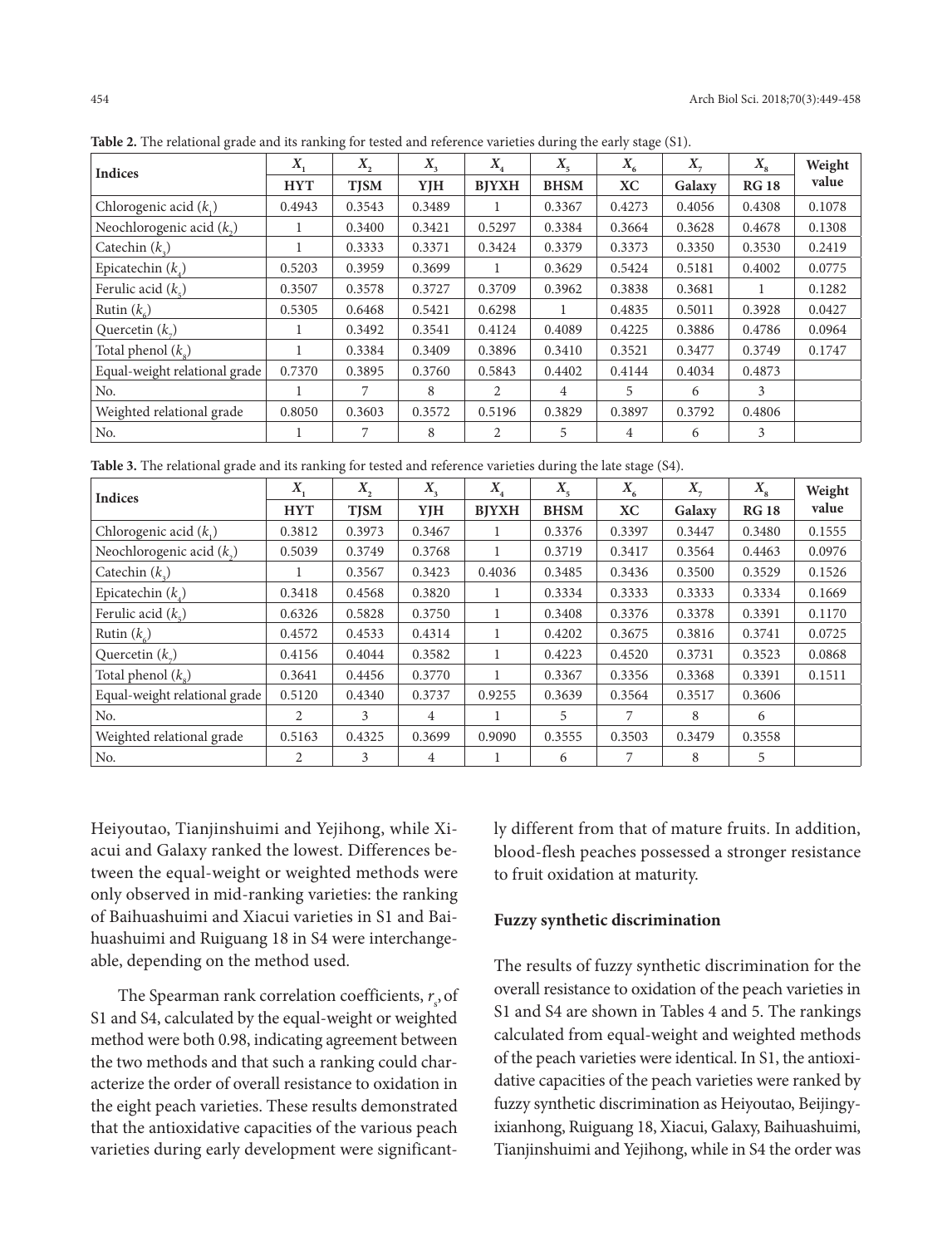| <b>Indices</b>                 | $X_{1}$    | $X_{2}$        | $X_{3}$ | $X_{\scriptscriptstyle A}$ | $X_{\mathbf{q}}$ | $X_{6}$   | $X_{-}$ | $X_{\rm s}$    | Weight |
|--------------------------------|------------|----------------|---------|----------------------------|------------------|-----------|---------|----------------|--------|
|                                | <b>HYT</b> | <b>TJSM</b>    | YJH     | <b>BJYXH</b>               | <b>BHSM</b>      | <b>XC</b> | Galaxy  | <b>RG 18</b>   | value  |
| Chlorogenic acid $(k_1)$       | 0.4806     | 0.0750         | 0.0529  |                            | $\Omega$         | 0.3198    | 0.2560  | 0.3293         | 0.1078 |
| Neochlorogenic acid $(k_2)$    |            | 0.0075         | 0.0165  | 0.5459                     | $\Omega$         | 0.1158    | 0.1018  | 0.4181         | 0.1308 |
| Catechin $(k_2)$               |            | $\overline{0}$ | 0.0167  | 0.0398                     | 0.0203           | 0.0178    | 0.0073  | 0.0836         | 0.2419 |
| Epicatechin $(k_1)$            | 0.4747     | 0.1307         | 0.0295  |                            | $\Omega$         | 0.5195    | 0.4702  | 0.1463         | 0.0775 |
| Ferulic acid $(k_e)$           | $\Omega$   | 0.0308         | 0.0912  | 0.0838                     | 0.1769           | 0.1327    | 0.0731  | 1              | 0.1282 |
| Rutin $(k_$ )                  | 0.4273     | 0.6466         | 0.4534  | 0.6197                     |                  | 0.3090    | 0.3560  | $\overline{0}$ | 0.0427 |
| Quercetin $(k_n)$              |            | $\Omega$       | 0.0213  | 0.2357                     | 0.2246           | 0.2668    | 0.1561  | 0.4156         | 0.0964 |
| Total phenol $(k_0)$           |            | $\overline{0}$ | 0.0108  | 0.1985                     | 0.0112           | 0.0585    | 0.0402  | 0.1469         | 0.1747 |
| Equal-weight evaluation values | 0.6728     | 0.1113         | 0.0865  | 0.4654                     | 0.1791           | 0.2175    | 0.1826  | 0.3175         |        |
| No.                            |            | 7              | 8       | $\overline{2}$             | 6                | 4         | 5       | 3              |        |
| Weighted evaluation values     | 0.7507     | 0.0508         | 0.0492  | 0.3609                     | 0.0939           | 0.1603    | 0.1258  | 0.3157         |        |
| No.                            |            | 7              | 8       | $\overline{2}$             | 6                | 4         | 5       | 3              |        |

**Table 4.** Fuzzy synthetic discrimination of peach varieties during the early stage (S1).

**Table 5.** Fuzzy synthetic discrimination of peach varieties during the late stage (S4).

| <b>Indices</b>                 | $X_{i}$    | $X_{2}$     | $X_{\mathcal{A}}$ | $X_{\scriptscriptstyle A}$ | $X_{\mathbf{q}}$ | $X_{6}$  | $X_{-}$  | $X_{\rm s}$  | Weight |
|--------------------------------|------------|-------------|-------------------|----------------------------|------------------|----------|----------|--------------|--------|
|                                | <b>HYT</b> | <b>TISM</b> | YJH               | <b>BJYXH</b>               | <b>BHSM</b>      | ХC       | Galaxy   | <b>RG 18</b> | value  |
| Chlorogenic acid $(k_1)$       | 0.1727     | 0.2271      | 0.0398            | 1                          | $\Omega$         | 0.0098   | 0.0312   | 0.0454       | 0.1555 |
| Neochlorogenic acid $(k_2)$    | 0.4890     | 0.1348      | 0.1414            | 1                          | 0.1235           | $\Omega$ | 0.0627   | 0.3561       | 0.0976 |
| Catechin $(k_2)$               |            | 0.0613      | $\Omega$          | 0.2310                     | 0.0271           | 0.0055   | 0.0335   | 0.0455       | 0.1526 |
| Epicatechin $(k_1)$            | 0.0371     | 0.4053      | 0.1909            |                            | 0.0005           | 0.0001   | $\Omega$ | 0.0003       | 0.1669 |
| Ferulic acid $(kr)$            | 0.7040     | 0.6353      | 0.1506            | 1                          | 0.0143           | $\Omega$ | 0.0012   | 0.0068       | 0.1170 |
| Rutin $(k_1)$                  | 0.3101     | 0.2990      | 0.2342            |                            | 0.1980           | $\Omega$ | 0.0581   | 0.0277       | 0.0725 |
| Quercetin $(k_$ )              | 0.2352     | 0.1989      | 0.0255            | 1                          | 0.2560           | 0.3407   | 0.0860   | $\Omega$     | 0.0868 |
| Total phenol $(k_0)$           | 0.1179     | 0.3716      | 0.1654            |                            | 0.0051           | $\Omega$ | 0.0053   | 0.0155       | 0.1511 |
| Equal-weight evaluation values | 0.3832     | 0.2917      | 0.1185            | 0.9039                     | 0.0781           | 0.0445   | 0.0347   | 0.0621       |        |
| No.                            | 2          | 3           | 4                 |                            | 5                | 7        | 8        | 6            |        |
| Weighted evaluation values     | 0.3765     | 0.2949      | 0.1137            | 0.8826                     | 0.0553           | 0.0319   | 0.0287   | 0.0539       |        |
| No.                            | 2          | 3           | 4                 |                            | 5                | 7        | 8        | 6            |        |

Beijingyixianhong, Heiyoutao, Tianjinshuimi, Yejihong, Baihuashuimi, Ruiguang 18, Xiacui and Galaxy.

It was shown that the rankings of the peach varieties obtained by equal-weight and weighted evaluation in fuzzy synthetic discrimination were consistent. Both rank correlation coefficients,  $r<sub>s</sub>$ , of S1 and S4 were 1 according to the Spearman rank correlation analysis, indicating that this approach is useful for grading the antioxidative capacity of the eight peach varieties. In agreement with the rankings observed with grey relational analysis, Beijingyixianhong and Heiyoutao exhibited a relatively high resistance to oxidation at both early and late stages of development, and the resistance of both Tianjinshuimi and Yejihong was weak during S1 but higher in mature fruit (S4).

## **DISCUSSION**

A relational grade is a measure of the relatedness between two systems or factors and describes the relative changes in the process of system development. Significant relational grades tend to occur when changes are consistent, whereas inconsistent changes promote insignificant grades. Relational grading also compensates for the shortcoming caused by the systematic analysis of mathematical statistics [17,26,27]. Based on this concept, the present study created the reference variety with the overall desired traits to perform a grey relational analysis of the antioxidant capacities of different peach varieties. Zadeh [23] proposed the concept of fuzzy sets and provided the definition of membership function, which served as a mathematical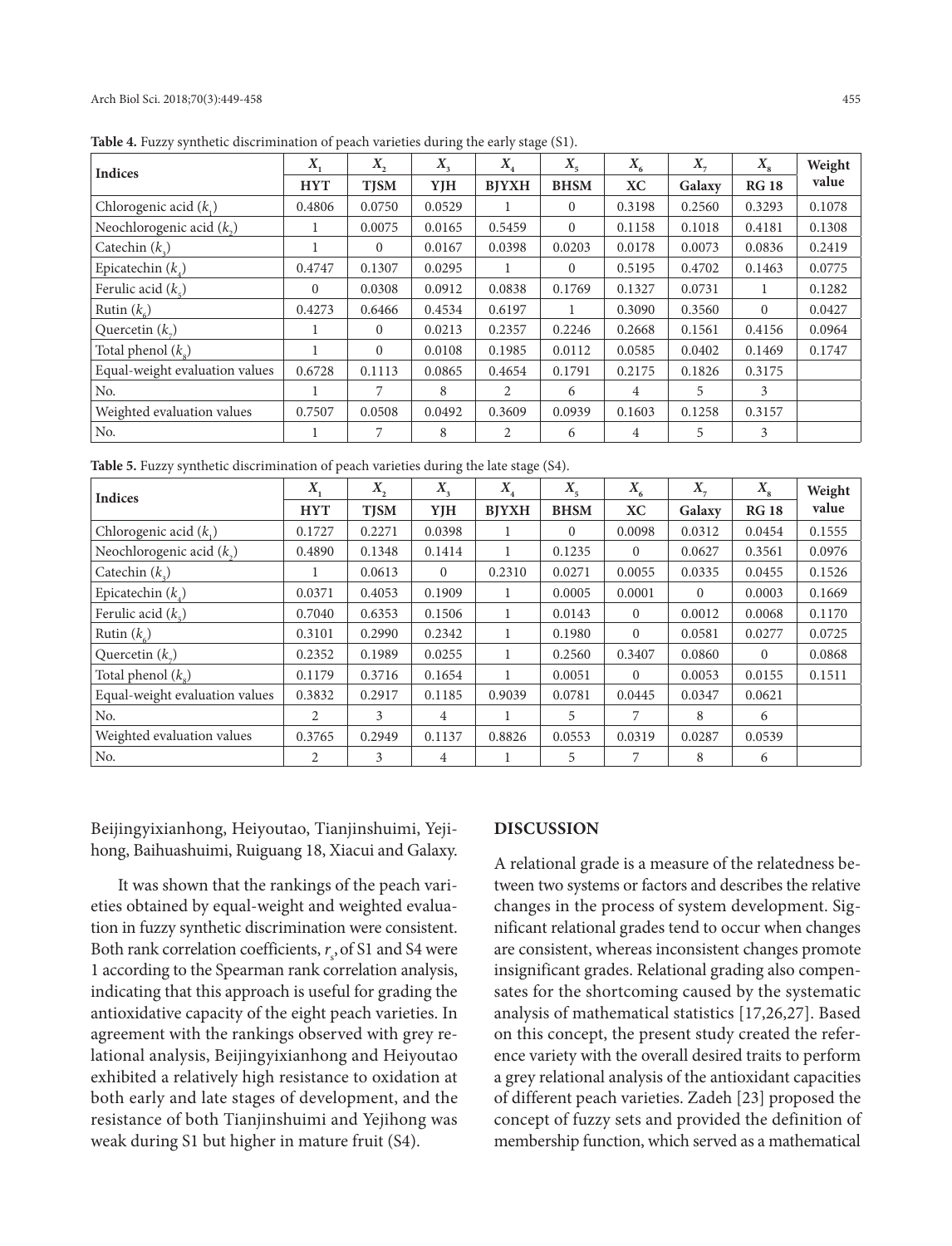model to describe the intermediate transition of differences in fuzzy examples. In recent years, the membership function has been continuously improved and is widely used [28,29]. In the present study, we utilized fuzzy synthetic discrimination to evaluate oxidation resistance in peach varieties, which provides a new approach to the study of overall resistance to oxidation in peach fruit.

The application of grey relational analysis and fuzzy synthetic discrimination in the screening of crop germplasm has increased in recent years. Ma et al. [30] used 20 traits related to fruit quality of *Ziziphus jujube* Dongzao to comprehensively evaluate 20 germplasms, and 5 germplasms with a high overall quality were selected by combining grey relational analysis with weighted values for the creation of an ideal reference variety. Hou et al. [31] compared the advantages and disadvantages of the methods of fuzzy comprehensive evaluation, the analytic hierarchy process and grey correlation degree analysis in the evaluation of fruit quality. They identified the main factors affecting the comprehensive quality of fruit and showed that the comprehensive evaluation of fruit quality by data mining simplified the evaluation procedure and enabled the rapid determination of fruit quality. In the present study, the proportion of different indicators in the comprehensive evaluation of antioxidant capacity of peach fruit varied, so it was more logical and practical to evaluate the comprehensive trait from weighted values than with equal-weight values. The weight coefficients of the different indicators need to be determined when calculating the weighted relational grades and evaluation values. Determining the weight coefficient by a subjective weighting method is influenced by the knowledge structure and preferences of the evaluators, which is highly subjective. Therefore, in the present study, the coefficient of variation was used to determine the weight coefficient and thereby avoid subjective judgment of the results. The data obtained demonstrated that the weighted relational grades and weighted evaluation values of fruit traits in peach varieties at stage S4 were ranked as Beijingyixianhong, Heiyoutao, Tianjinshuimi and Yejihong, followed by white- or yellow-flesh-type varieties. This suggested that overall oxidation resistance of mature blood-flesh peaches was stronger than that of white- and yellowcolored flesh varieties, and that Beijingyixianhong exhibited the highest resistance to oxidation of the four blood-flesh peach varieties tested.

It has been demonstrated that the antioxidative capacity of fruit is closely related to its phenolic content [32-36]. In the present study, we have shown that the total phenolic content of Tianjinshuimi, Yejihong and Beijingyixianhong gradually increased with fruit development, revealing that their antioxidative capacity is greatly dependent on fruit maturation. This trend was opposite in Heiyoutao, Baihuashuimi, Xiacui, Galaxy and Ruiguang 18, suggesting that the main phenolic compounds were rapidly synthesized in the early stage of fruit development, but less so during later stages, or were degraded at a faster rate [37]. In addition, although the total phenolic content of Heiyoutao at S4 was lower than at other stages, its average level was significantly higher than that of white- and yellow-flesh varieties, pointing to its relatively high resistance to oxidation at fruit maturity and giving it a ranking in second place.

## **CONCLUSIONS**

The selection of evaluation methods and evaluation indicators forms the basis for the evaluation of fruit characteristics by a scientific method. Indicators associated with the antioxidative capacity of peach fruit, namely individual phenolic compounds and total phenolic content, were selected in the current study. In addition, grey relational analysis and fuzzy synthetic discrimination were employed to evaluate and rank the oxidation resistance of eight peach varieties during early and later stages of fruit development. The results obtained using weighted relational grades and weighted evaluation values were consistent, indicating that the combination of grey relational analysis and fuzzy synthetic discrimination is highly applicable in the assessment of fruit quality, and can be widely used in the breeding of peach varieties possessing desirable traits.

**Funding:** This study was financially supported by the program of National Natural Science Foundation of China (No. 31471848) and Chinese Agricultural Research System (No. CARS-30).

**Author contributions:** Binbin Zhang and Mingliang Yu conceived and designed the study; Binbin Zhang performed the experiments; Juan Yan performed the data analysis; Binbin Zhang and Mingliang Yu wrote the paper; Zhijun Shen and Ruijuan Ma revised the paper. All authors read and approved the final manuscript.

**Conflict of interest disclosure:** The authors declare that there is no conflict of interest regarding the publication of this article.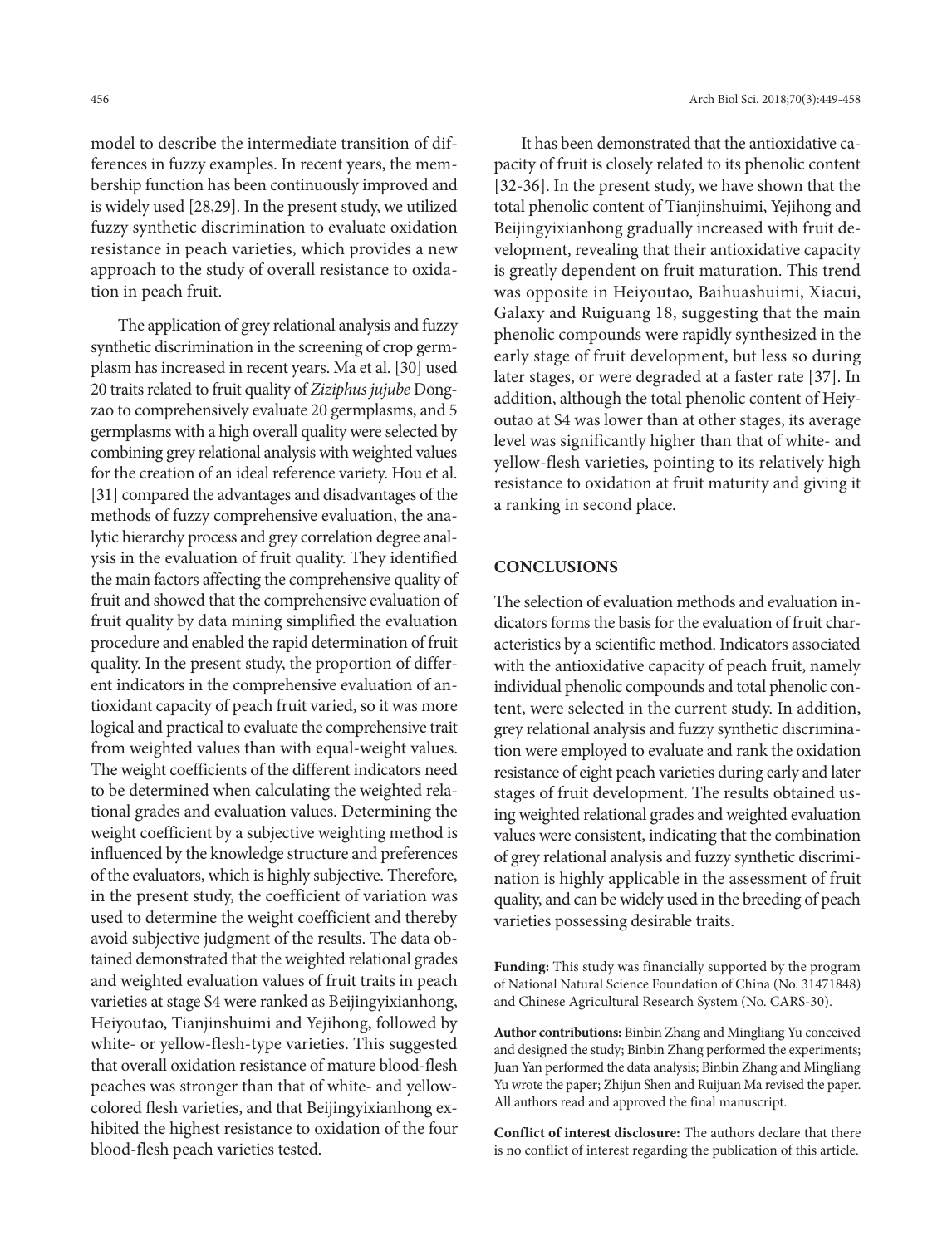## **REFERENCES**

- 1. Carbone K, Giannini B, Picchi V, Lo Scalzo R, Cecchini F. Phenolic composition and free radical scavenging activity of different apple varieties in relation to the cultivar, tissue type and storage. Food Chem. 2011;127(2):493-500.
- 2. Joshi APK, Rupasinghe HPV, Khanizadeh S. Impact of drying processes on bioactive phenolics, vitamin c and antioxidant capacity of red-fleshed apple slices. J Food Process Pres. 2011;35(4):453-7.
- 3. Scordino M, Sabatino L, Muratore A, Belligno A, Gagliano G. Phenolic characterization of Sicilian yellow flesh peach (*Prunus persica* L.) cultivars at different ripening stages. J Food Quality. 2012;35(4):255-62.
- 4. Agourram A, Ghirardello D, Rantsiou K, Zeppa G, Belviso S, Romane A, Oufdou K, Giordano M. Phenolic content, antioxidant potential, and antimicrobial activities of fruit and vegetable by-product extracts. Int J Food Pro. 2013;16(5):1092-104.
- 5. Kim SY. Fluctuations in phenolic content and antioxidant capacity of green vegetable juices during refrigerated storage. Prev Nutr Food Sci. 2015;20(3):169-75.
- 6. Gil MI, Tomás-Barberán FA, Hess-Pierce B, Kader AA. Antioxidant capacities, phenolic compounds, carotenoids, and vitamin C contents of nectarine, peach, and plum cultivars from California. J Agr Food Chem. 2002;50(17):4976-82.
- 7. Ames BN, Shigenaga MK, Hagen TM. Oxidants, antioxidants, and the degenerative diseases of aging. P Nat Acad Sci U S A. 1993;90(17):7915-22.
- 8. Boyer J, Liu RH. Apple phytochemicals and their health benefits. Nutr J. 2004;3(1):5-15.
- 9. Wu QK, Koponen JM, Mykkänen HM, Törrönen AR. Berry phenolic extracts modulate the expression of p21<sup>WAF1</sup> and Bax but not Bcl-2 in HT-29 colon cancer cells. J Agr Food Chem. 2007;55(4):1156-63.
- 10. Alimpić A, Oaldje M, Matevski V, Marin PD, Duletić-Laušević S. Antioxidant activity and total phenolic and flavonoid contents of *Salvia amplexicaulis* Lam. extracts. Arch Biol Sci. 2014;66(1):307-16.
- 11. Connor AM, Luby LL, Tong CBS, Finn CE, Hancock JF. Variation and heritability estimates for antioxidant activity, total phenolic content and anthocyanin content in blueberry progenies. J Am Soc Hortic Sci. 2002;127(1):82-8.
- 12. Wang SY, Chen H, Ehlenfeldt MK. Antioxidant capacities vary substantially among cultivars of rabbiteye blueberry (*Vaccinium ashei* Reade). Int J Food Sci Tec. 2011;46(12):2482-90.
- 13. Hpvasantha R, Gwendolynm H, Charles E, Philipl F. Redfleshed apple as a source for functional beverages. Can J Plant Sci. 2010;90(1):95-100.
- 14. Vizzotto M, Cisneros-Zevallos L, Byrne DH, Ramming DW, Okie WR. Large variation found in the phytochemical and antioxidant activity of peach and plum germplasm. J Am Soc Hortic Sci. 2007;132(3):334-40.
- 15. Cevallos-Casals B, Byrne D, Okie WR, Cisneros-Zevallos L. Selecting new peach and plum genotypes rich in phenolic compounds and enhanced functional properties. Food Chem. 2005;96(2):273-80.
- 16. Frankel EN, Meyer AS. The problems of using one-dimensional methods to evaluate multifunctional food and biological antioxidants. J Sci Food Agr. 2000;80(13):1925-41.
- 17. Deng JL. Control problems of grey systems. Syst Control Lett. 1982;1(5):288-94.
- 18. Mu P, Wei Z, Li F. Use of the grey relevancy coefficient method for comprehensive evaluation of the productive performance of alfalfa cultivars. Pratacul Sci. 2004;21(3):26-9.
- 19. Zhang S, Long G. Application of grey incident analysis in synthetical appraisal of new potato series. J Mt Agr Biol. 2003;23(3):202-5.
- 20. Aprea E, Carlin S, Giongo L, Grisenti M, Gasperi F. Characterization of 14 raspberry cultivars by solid-phase microextraction and relationship with gray mold susceptibility. J Agr Food Chem. 2009;58(2):1100-5.
- 21. Yan J, Cai ZX, Shen ZJ, Zhang BB, Qan W, Yu ML. Determination and comparison of 10 phenolic compounds in peach with three types of flesh color. Acta Hortic Sin. 2014;41(2):319-28.
- 22. Jiang JX, Wan NF. A model for ecological assessment to pesticide pollution management. Ecol Model. 2009;220(15):1844- 51.
- 23. Zadeh LA. Fuzzy sets, information and control. Inf Control. 1965;8(3):338-53.
- 24. Spearman C. The proof and measurement of association between two things. Am J Psychol. 1904;15(1):72-101.
- 25. Zar JH. Significance testing of the Spearman rank correlation coefficient. J Am Stat Assoc. 1972;67(339):578-80.
- 26. Lin JL, Lin CL. The use of grey-fuzzy logic for the optimization of the manufacturing process. J Mater Process Tech. 2005;160(1):9-14.
- 27. Qin P, Shen Y, Wang Z. Grey evaluation of non-statistical uncertainty in multidimensional precision measurement. Int J Adv Manuf Tech. 2006;31(5-6):539-45.
- 28. Ghazy UMM. Modifications of evaluation index and subordinate function formulae to determine superiority of mulberry silkworm crosses. J Basic Appl Zool. 2014;67(1):1-9.
- 29. Zhang XH, Yuan DY, Zou F, Fan XM, Tang J, Zhu ZJ. A study on the xenia effect in *Castanea henryi*. Hortic Plant J. 2016;2(6):301-8.
- 30. Ma QH, Liang LS, Li Q, Wang GX. Synthetical evaluation of the fruit quality of 'Dongzao' advanced selections using analytic hierarchy process and grey relational grade analysis. Acta Hortic. 2012;940:213-20.
- 31. Hou JJ, Wang D, Jia WS, Pan LG. Commentary on application of data mining in fruit quality evaluation. In: Li D, Li Z, editors. Computer and computing technologies in agriculture IX: IFIP Advances in Information and Communication Technology. Vol 479. Berlin, Germany: Springer-Verlag; 2016. p. 505-13.
- 32. Sun J, Chu YF, Wu XZ, Liu RH. Antioxidant and anti-proliferative activities of common fruits. J Agr Food Chem. 2002;50(25):7449-54.
- 33. Ayala-Zavala JF, Wang SY, Wang CY, Gonzalez-Aguilar GA. Effect of storage temperatures on antioxidant capacity and aroma compounds in strawberry fruit. LWT-Food Sci Technol. 2004;37(7):687-95.
- 34. Ferreyra RM, Vina SZ, Mugridge A, Chaves AR. Growth and ripening season effects on antioxidant capacity of strawberry cultivar Selva. Sci Hortic. 2007;112(1):27-32.
- 35. Shin Y, Ryu JA, Liu RH, Nock JF, Watkins CB. Harvest maturity, storage temperature and relative humidity affect fruit